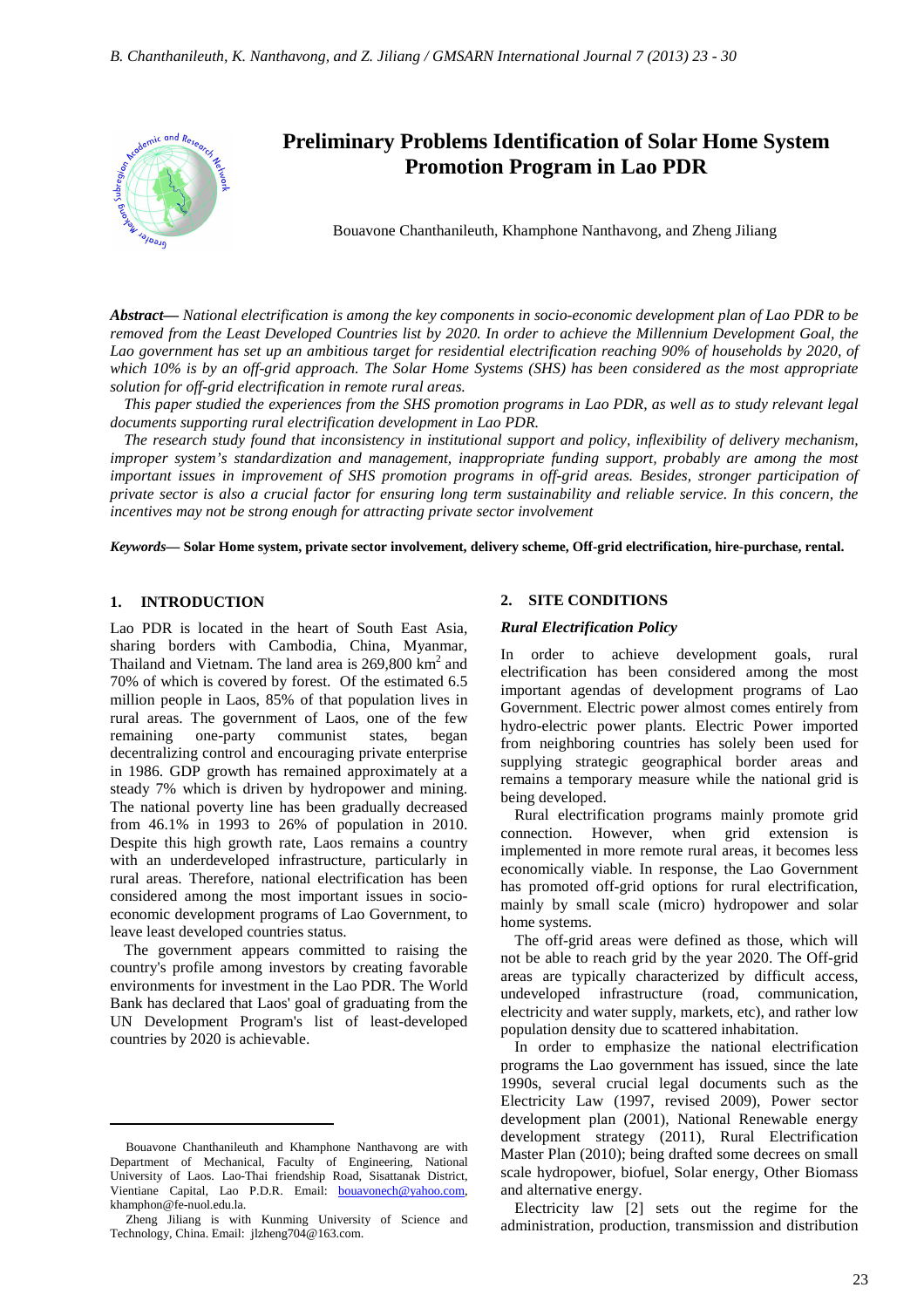of electricity, including export and import, through the use of productive natural resource potential to contribute to the implementation of the national socio-economic development plan and to upgrade liming standard of the people. The law allows individual or entities to develop hydropower in rural areas with install capacity less than 15 MW and obtaining approvals from relevant local authorities. The law encourages local investors participating in development of this sector.

Power System Development Plan [1] aims to maintain and expand an affordable, reliable and sustainable electricity supply within the country. Therefore, the purpose is to promote economic and social development; promote power generation for export to provide revenues to meet government development objectives; and ensure sustainability by developing and enhancing the legal and regulatory framework to effectively direct and facilitate power sector development; and reforming of institutional structural to clarify responsibilities and streamline administration.

The Renewable Energy Development Strategy [5] focuses on small power development for self sufficiency, grid connection, bio-fuel production and marketing, and development of other clean energies and emphasizes on promoting investment in energy productions from public and private sectors including local and foreign investors. By 2025 the Lao government aims to increase the share of renewable energies to 30% of the total energy consumption.

To reduce the import of fossil fuels, the government outlines a tentative vision to reach 10% of the total transport energy consumption per year from **bio-fuels** by 2025. In Lao PDR hydropower with capacity less than 15 MW is considered as small scale. Lao PDR has a potential for **small hydropower** development around 2,000 MW, of which, 650 MW is to be explored between 2010 and 2025. Lao PDR is located in a zone with relatively good solar irradiance. Solar PV home systems are serving as one of the electrification option in remote rural areas. Current SHS promotion program is aiming for installation of an additional 19,000 households in 331 villages of 11 provinces for the period 2010-2020. Besides that, the government also encourages development of large solar PV farm as an additional supply source for the grid. The government aims to sustain development of household and community scale **biogas** systems using animal and livestock wastes by 50,000 kg in 2025 to reduce the import of liquefied petroleum gas (LPG). Being a predominantly agriculturebased economy, Lao PDR generates substantial amount of wastes from agriculture and forest production and processing such as rice husks, corn cobs and wood wastes. **Biomass** cooking fuels are estimated to represent around 70% of the total energy consumption in Lao PDR. **Wind energy** can be potentially developed for large-scale grid-connection power generation and for hybrid systems providing energy services to rural and remote villages. The government aims to develop around 50 MW of wind power by 2025.

Rural Electrification Master Plan [3] imposes necessary approaches such as planning and monitoring of electrification by data management linked with geographical and visual information; national level standardized criteria of selection process of target villages and its electrification method with rational process using economic evaluation; and effective and sustainable financing plan based on optimum rural electrification plan. Rural electrification approaches are to improve the national electrification ratio from the current 70% to 90% by 2020 (80% by on-grid and 10% by off-grid) and minimize Micro Hydropower (MHP) due to the high cost of operations and maintenance while SHS shall be adopted as a temporary power source for villages in remote areas where grid extension is currently judged to be not feasible. The Off-grid component includes MHP, SHS/BCS, Pico-hydro, diesel generator and hybrid system.

Government Decrees on renewable energy and small hydropower are being drafted. Below is sample of the decrees:

Decree (draft) on solar energy development defines the principle, rules, and measures on the implementation, operation and supervision of solar energy business, to promote solar energy utilization including on-grid and off-grid options for increasing cleaner energy for self consumption and creating economically and technically viable promotion mechanism for solar technology development in Lao PDR.

On the other hand, decree (draft) on biomass gasification defines the principles, rules, and measures on the implementation, operation, regulation and supervision of biomass gasification business, to promote biomass-based power generation development including on-grid and off-grid options and to develop domestic small and medium size biomass gasification digester, for increasing cleaner energy for self consumption, effective agro-forestry-livestock wastes treatment aiming at creating economically and technically viable promotion mechanism for biomass technology in Lao PDR.

And finally, the decree (draft) on biogas production defines the principles, rules, and measures on the implementation, operation, regulation and supervision of biogas business, to promote biogas energy production including on-grid and off-grid options and to develop domestic small and medium size biogas digester, for increasing cleaning energy for self consumption, effective agro-forestry-livestock wastes treatment aiming at creating economically and technically viable promotion mechanism for biogas technology in Lao PDR.

## *Rural Electrification Status*

**Connection Ratio:** The national mean connection ratio to the grid is about 80%. In case of off-grid SHS, the introduction ratio is said to be approximately 60%. Considering that present grid connection ratio would remain at 80% as well as the off-grid introduction ratio at 60%, the government could still not achieve the target electrification rate of 80% by grid and 10% by off-grid, even if all villages in the Lao PDR are covered by grid and off-grid electrification. Hence, it is requested to improve the connection ratio in electrified villages together with rural electrification implementation. The Power to the Poor (P2P) project under Rural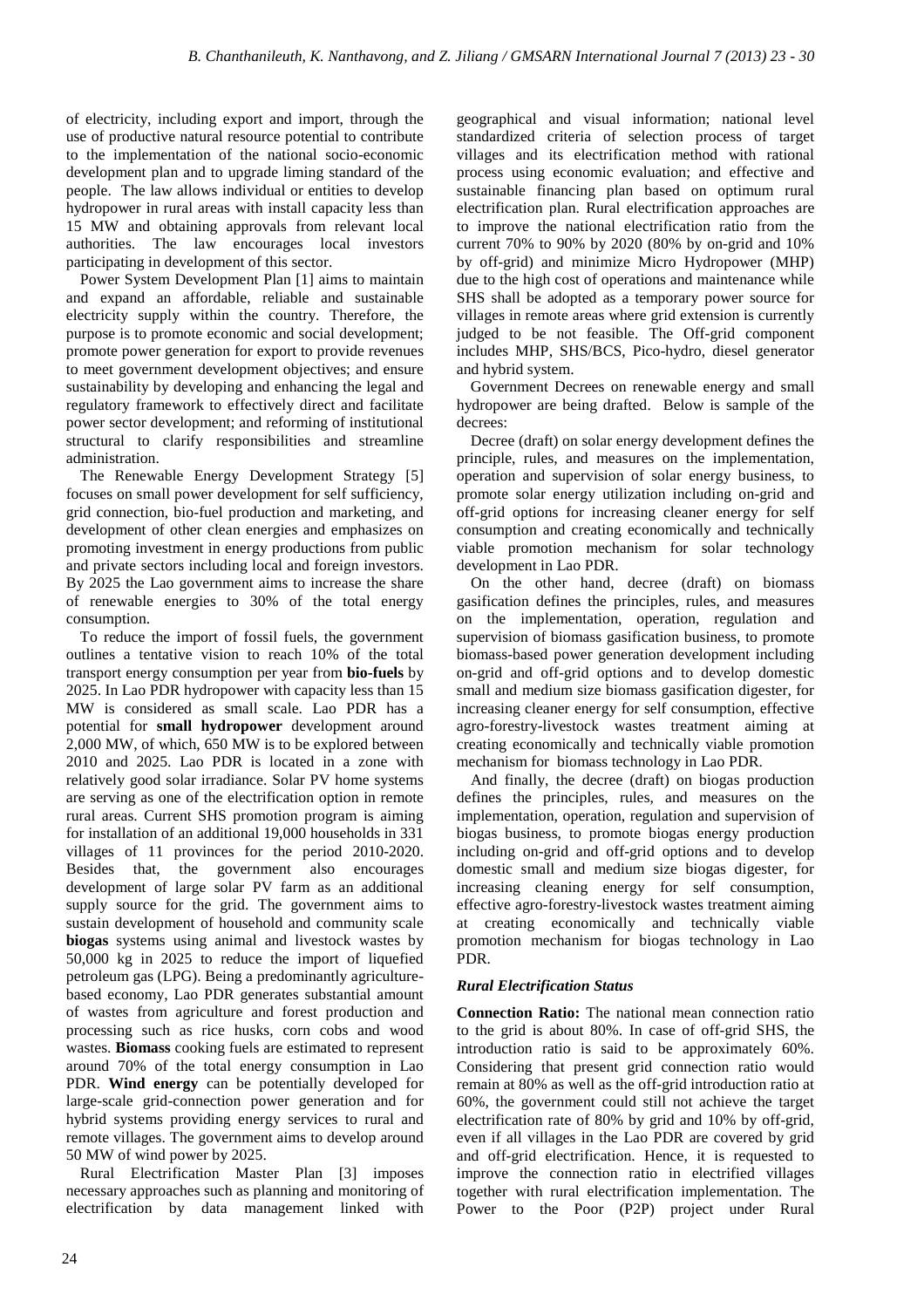Electrification Plan (REP-1) has a record in improving the connection ratio from 81% up to 94% in the pilot project conducted in 2008. Expansion of P2P project to improve the national average connection ratio up to the level of 95% or more is necessary to achieve the electrification goal. As shown in Table1-1, 1-2 and Figure 1, in 2010 national electrification ratio throughout the country.

**Off-Grid Options:** Grid extension to remote areas of the country is economically not viable due to difficult mountainous landscape, plus sparse population density, low power demand, undeveloped infrastructure Therefore, Government turned to promote off-grid options rural electrification, which may included stand along PV Systems, small scale, hydropower, charging station, etc.

| Year | Total amount     |                    |           |  |  |  |
|------|------------------|--------------------|-----------|--|--|--|
|      | <b>Districts</b> | Villages           | HH        |  |  |  |
| 1998 | 141              | 11,456             | 754,265   |  |  |  |
| 1999 | 141              | 11,058             | 768,142   |  |  |  |
| 2000 | 142              | 11,263             | 818,668   |  |  |  |
| 2001 | 142              | 11,231             | 866,277   |  |  |  |
| 2002 | 142              | 11,168             | 875,774   |  |  |  |
| 2003 | 142              | 10,866             | 883,355   |  |  |  |
| 2004 | 141              | 10,781             | 930,982   |  |  |  |
| 2005 | 139              | 10,473             | 1,000,350 |  |  |  |
| 2006 | 140              | 10,583             | 943,810   |  |  |  |
| 2007 | 140              | 9,630              | 959,094   |  |  |  |
| 2008 | 141              | 9,528              | 972,419   |  |  |  |
| 2009 | 141              | 9,063<br>1,026,012 |           |  |  |  |
| 2010 | 143              | 8,918              | 1,034,623 |  |  |  |

**Table 1. Electricity Statistics** 

**Table 2. Electricity Statistics** 

| Year | Electrified in 2010 |      |          |      |         |      |  |
|------|---------------------|------|----------|------|---------|------|--|
|      | <b>Districts</b>    | $\%$ | Villages | $\%$ | HН      | $\%$ |  |
| 1998 | 102                 | 72   | 1,884    | 16   | 226,004 | 30   |  |
| 1999 | 109                 | 77   | 2,507    | 23   | 254,610 | 33   |  |
| 2000 | 119                 | 84   | 2,651    | 24   | 293,494 | 36   |  |
| 2001 | 116                 | 82   | 2,811    | 25   | 303,690 | 35   |  |
| 2002 | 125                 | 88   | 3,245    | 29   | 340,550 | 39   |  |
| 2003 | 128                 | 90   | 3,776    | 35   | 379,109 | 43   |  |
| 2004 | 127                 | 90   | 4,229    | 39   | 437,649 | 47   |  |
| 2005 | 132                 | 95   | 4,510    | 43   | 483,133 | 48   |  |
| 2006 | 132                 | 94   | 5,294    | 50   | 510,529 | 54   |  |
| 2007 | 136                 | 97   | 4,940    | 51   | 566,110 | 59   |  |
| 2008 | 136                 | 96   | 5,010    | 54   | 608,796 | 63   |  |
| 2009 | 137                 | 97   | 5,811    | 64   | 714,613 | 70   |  |
| 2010 | 137                 | 96   | 5,686    | 64   | 738,065 | 71   |  |

**Source:** Electricity Statistics Years Book 2010 of Lao PDR [4]



**Fig. 1. Rural Electrification Status** 

#### *Small scale Hydropower*

**Advantages***:* Hydropower electricity is generated from environmental friendly renewable natural resources, which help avoiding importing fossil oil products and hence, contribute to  $CO<sub>2</sub>$  emission reduction. Good for household and industrial use

**Disadvantages***:* As a rule, SHP represents higher specific initial investment costs, comparing to larger HP. SHP strongly depends on local conditions, seasonal resource changes. Therefore, Energy generation highly depends on varying resource availability. Besides, Local communities lack of capacity to operate and maintain the system themselves.

#### *Solar Home System/SHS*

SHS is the main source in off-grid rural electrification while promotion of MHP is limited which due the high cost of investment and O&M difficulties. The promotion of SHS has become the most appropriate measure in power supply for villages in remote areas, where grid extension is currently judged to be not feasible.

**Advantages***:* Relatively good solar irradiance (4-5  $KWh/m^2/day)$ , plus well known factors such as easy installation, low maintenance costs, long life equipment, as well as less environmental impacts remote rural villagers, while waiting for grid connection.

**The Disadvantages of SHS** are rather high equipment cost, short life of battery pack, limited power supply. In order to achieve reliable energy supply it will need to be combined with other energy sources and therefore, be a more costly solution.

#### *Solar Battery Charging Station (SBCS)*

This is a collective use system; the users have to pay for a rechargeable battery, limited appliance (mainly light) and a charging fee.

**Advantages***:* This is a lesser cost option for rural people: users have ability to manage their energy usage and payment according to actually used energy only.

.**Disadvantage***:* The common problems for SBCS are improper management approach that often leads to system failures. The environmental concern would be a disposal of numerous unused batteries.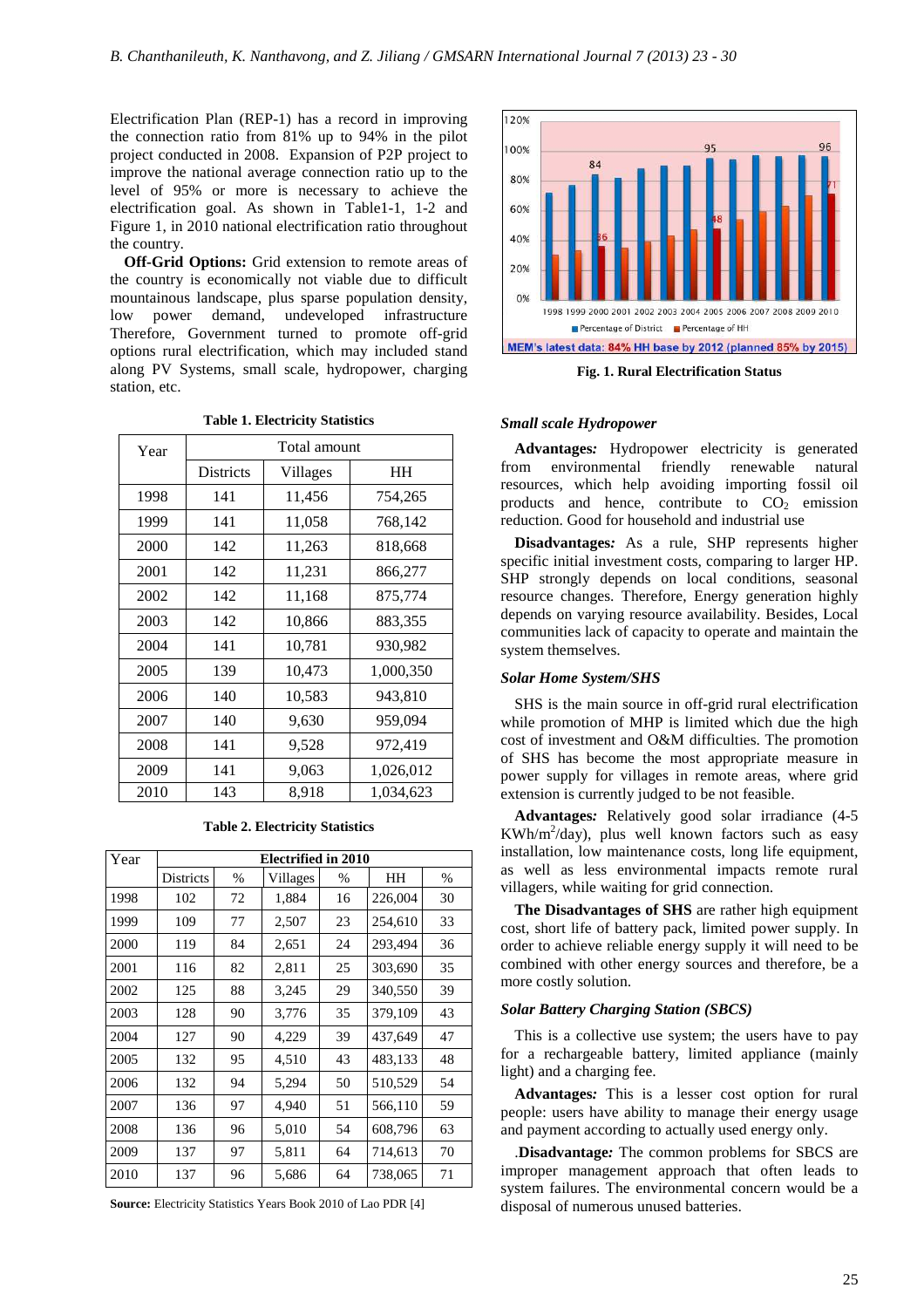## *Diesel Generator*

**Advantage**: Perhaps this is the lowest initial investment option and can be a temporary solution until grid connection.

**Disadvantages**: High operation cost due to unstable fuel price and high fuel delivery costs to difficult-toaccess remote areas, as well as environmental concerns of CO<sub>2</sub> emission.

## *Hybrid Systems*

There are two hybrid systems which have been piloted in Lao PDR by  $NEDO<sup>1</sup>$  1) SHP+PV in Oudomxay province and 2) SHP+PV+Capacitor in Phongsaly province [MEM-NEDO project].

**Advantages***:* More reliable power supply and use of clean local resources as much as possible.

**Disadvantages***:* High system costs.

Overal observation on off-grid Rural electrification programs in Lao PDR:

- Almost all micro hydropower installations (around 40 sites with capacity less than 100 MW) completely failed.
- SBCS could not find sustainable application, as well as diesel generator approach.
- SHS promotion can be considered as the most successful off-grid electricity installation option in Lao PDR.

## *Solar Home Promotion Programs in Laos PDR*

The SHS program was initiated under the Southern Provinces Rural Electrification Project (1998-2004) and originally implemented by Electricite Du Laos (EDL). In February 2001, the responsibility of SHS program was then transferred to Ministry of Energy and Mines (MEM). The Off-Grid Promotion Support Office (OPS) was established within the Department of Electricity of MEM. In March 2001, MEM's Power Sector Policy Statement established the policy and regulatory mandate for Provincial Energy Service Companies (PESCOs) as intermediary entities to plan, help organize and install and then provide ongoing support to off-grid schemes in rural areas of the Lao PDR.

Up to 2010, totally 16,247 SHS of capacity between 20-50 Wp have been installed in 16 provinces (447 villages) of Lao PDR by various programs such as TRI's solar PV demonstration projects (1997-2001) under Technology Research Institute; MEM-JICA solar PV pilot projects (1998-2001) and MEM-WB Hire-purchase projects (1999-2004) owned by the Ministry of Energy and Mine; and Sunlabob-InWent pilot projects on Rental PV systems (since 2003) invested by private investor [8].

Currently four delivery models of stand-alone SHS have been carried out in the country: donation, cash sales, rental system and hire-purchase.

• **Rental system** is carried by Sanlabob co., which established in 2001. The company rents the hardware (equipment) to villagers and collects the fee.

*Management mechanism:* In additional situation, if systems work properly, users pay monthly rent. The Village Electricity Committee (VEC) is able to transfer tariffs to the rental company and then receive margins. The rental company receives money to pay for the loan plus interest and receives income.

*Advantages:* Users pay for used electricity only, equipment remains property of Rental Company. Service reliability is ensured by an established franchise with high quality equipment installed to ensure sustainability. The systems are installed and maintained by the hardware company's skilled technicians. On the other hand, the Energy Service Company (ESCO) has strong incentive to keep the system in good working conditions. And the flexibility of this system is such that the users are not required to do maintenance work or spare part replacement; this makes it an affordable choice.

*Disadvantages***:** High rental cost. In order to reduce service costs in remote rural areas, the rental company may install high quality and reliable equipment, installation by company qualified technicians, and therefore, rental costs will be rather high, and unaffordable for majority of rural people.

• **MEM-WB Hire-purchased model**: villagers choose a range of solar PV panel sizes, then lease the system and make the payment over a certain period (5 or 10 years) and after that the system becomes their property. Installation and maintenance of the system are carried by village energy manager (VEM), who got trained by the project counterparts and service is undertaken ESCO, which was set up by the project [9].

*Management mechanism:* If system work properly, users pay monthly payment and then village energy manager (VEM) can make repayment to ESCO and get operational rebates. Therefore, ESCO is able to transfer money to OPS and can receive operational rebates.

*Advantages:* the users own the equipment after repayment period is complete. Lower repayment rate is due to subsidy by the project. Well-designed financial incentives for planning, delivery, training and operational rebates and prospective ownership are available due to Soft Loan support.

*Disadvantages:* Based on the information, the users pay for spare parts and installation fee and the available service is unreliable. The low profit business is unattractive for businesses and entrepreneurs. There are at times improper installation and servicing by unskilled technicians. And lastly, low quality equipment usually installed

 $\overline{a}$ 

<sup>&</sup>lt;sup>1</sup> **NEDO:** New Energy and Industrial Technology Development Organization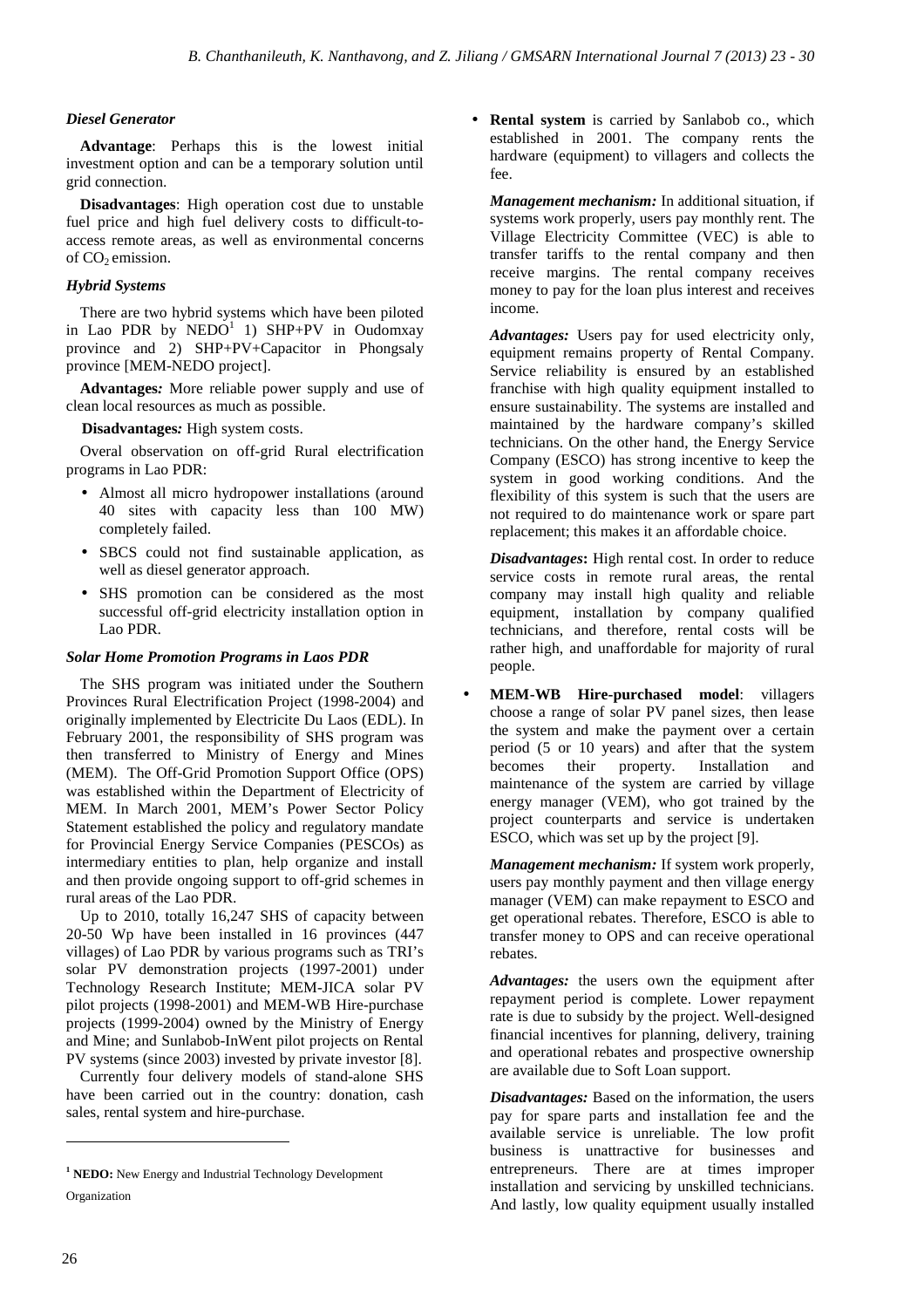to avoid high repayment for the system costs.

#### *Lesson learned from SHS programs in Lao PDR*

This paper emphasizes how to optimize SHS program management in Lao PDR to provide reliable and sustainable electricity supply by using costly technologies with affordable pricing for villagers with limited financial resources in isolate rural areas. Further studies on the application of an appropriate approach, tools and consistent support mechanisms from funding agencies or relevant organizations to encourage involvement from private initiatives into the business needs to be observed.

## • *TRI's solar PV demonstration projects (BCS and SH-BCS)*

*BCS:* Villagers are responsible for the maintenance and replacement of their equipment. The collected fees are used for systems maintenance, spare parts replacement and to pay village technician salary. One key-house manager is required.

*SH-BCS*: User's convenience is closer to house users, flexible charging process, lower capital cost. Complex management scheme: deal with many key-house managers. It is difficult to keep service standard as high as for all systems.

It was observed that detailed management and cost recovery scheme was not worked out; lack of follow up activities and monitoring capacity; lack of management skills and funding support. As result, almost all of installed systems failed or have been evacuated due to grid connection.

## • *MEM-JICA solar PV pilot projects (SHS and BCS)*

The project has shown that people in rural areas accepted the PV systems and demand is high; Initial payment and monthly fees are affordable for villagers; the setting reasonable market prices is necessary to promote the system; VEC plays a vital role in system management. Qualified VEC is very important; people's participation, capacity building and cost recovery are main points to sustainable operation; Standard system configuration, selecting system part and replacement of parts are main components to be addressed; Competency and incentive of local office of MEM to cope with system's monitoring and support for long term repayment period (15-20 years); Good for users who prefer low repayment, but, the projects need full long-term subsidies in the form of grants, which is not always available.

## • *MEM-WB hire-purchase projects (SHS, VH and GS)*

For SHS [10], users purchase the equipment and are motivated to maintain its condition. The VEM and ESCO receive a portion of each user's monthly payment called "*operational rebates*", only if the users' payment is actually made. It is a strong incentive for VEM and ESCO to maintain the systems functionality properly in order to get the

rebates. OPS does not approve plans for installation in new villages, if the ESCO is not matching an average repayment rate of above 95% from its entitled villages. Poor service of ESCO will skip its business.

## • *Sunlabob-InWent's pilot projects on Renting PV systems*

The project was launched in cooperation between Sunlabob Co., LTD and InWent-Capacity building International (Germany), with consulting support by Viltec (Switzerland). The project was to prove that the rental mechanism within selective areas such as those along the national road, national borderlines and densely populated areas, where people normally have relatively high income and many belong to future grid expansion. The project involves many parties: government authorities, funding agency, rental company (hardware company), training company and village committee (VEC). The delivery model economically is not suitable for major rural population in remote areas due to high rental fee.

## **3. DISCUSSIONS**

The issue reviewed in site conditions section of the right delivery model is the most critical. Cash sales model appears the least likely to succeed because the target areas for SHS installation will be in isolated areas or highlands where poverty is most pronounced. Donation (donated system) is possible, depending on donors' level of support and duration. Rental scheme may have reliable franchise network and a tendency of installing high quality equipment, but rental fee is high, not affordable for the poor. Hire-purchase scheme receives good financial support that makes systems price affordable for the poor in RE, but the scheme may face challenges of systems and service reliability, especially when demanding increased.

## *Technical Challenges*

- Replace lead acid battery & light every 2-3 years,
- Too expensive for deep cycle lead acid battery,
- It is low quality of panels and short lifespan than the payment scheme,
- There is no supply chain,
- No recommendable component, which available in general market,
- Spare parts replacement is very costly,
- Poor system installation and maintenance by unskilled technicians.

#### *Domestic Challenges*

- There is no comprehensive SHS strategy.
- Projects are carried out independently without integrated national electrification plan.
- Target villages are selected extemporary based on local information.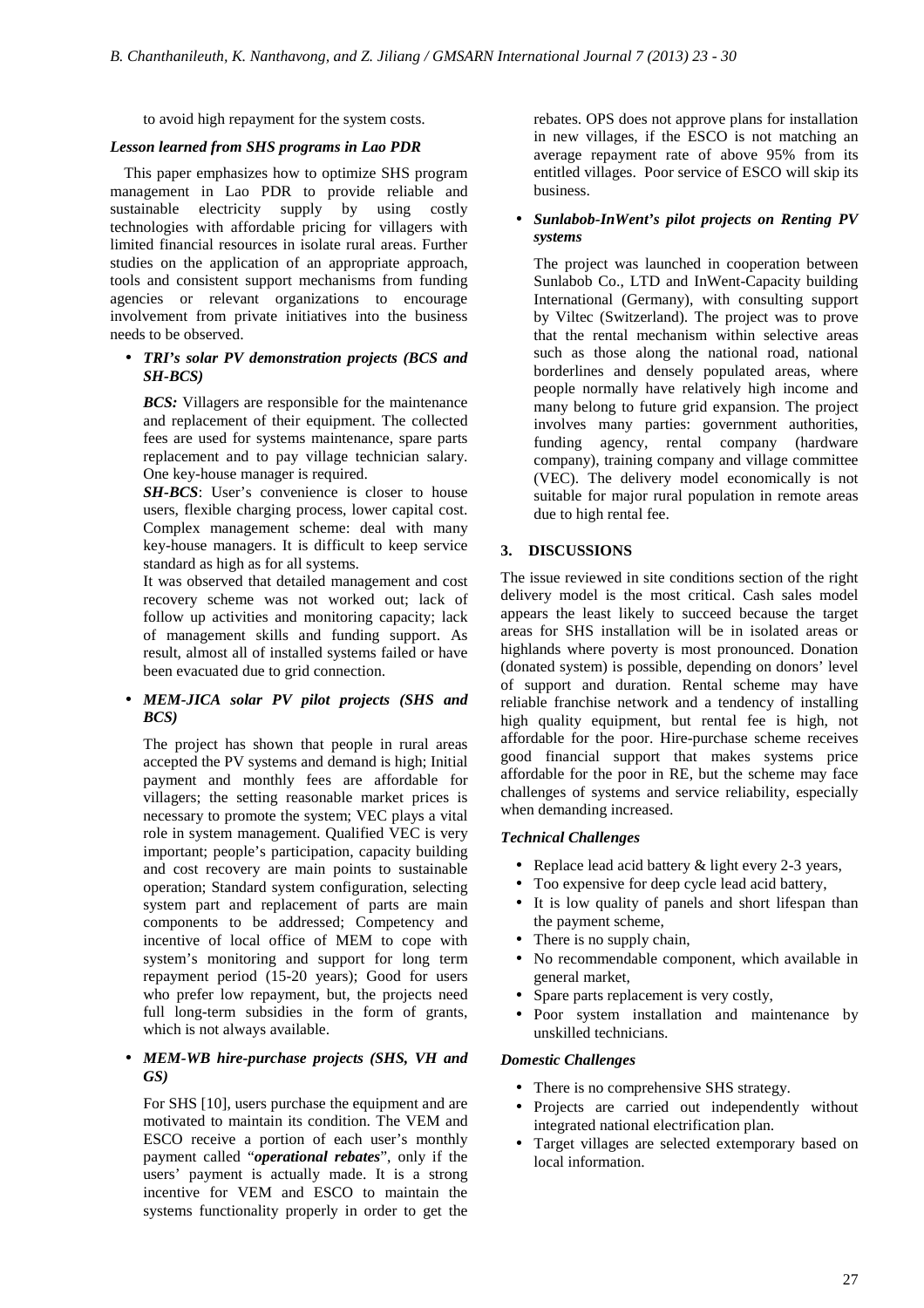- SHS promotion has not yet been clearly stated in the NSEDP or in Growth and Poverty Reduction Strategy or in 5-year Plan.
- Insufficient information and handbook supplied to users.
- Lack of public funding. Rural Electrification Fund (REF) now uses the fund for the purchase of the spare parts, mainly batteries.
- Lack of private incentive for investment.
- Sell livestock to cover the monthly fee in remote areas.
- Prefer grid electricity rather than off-grid one.

# *The Policy of SHS Program*

- Solar Home Systems installation is one of the viable options for the off-grid component of rural electrification programs, and has been promoted by either national or international organizations.
- Consistent institutional and financial support, appropriate incentive measures, involvement of private sector, etc, are other important factors for success of the SHS programs.
- By observing the implemented pilot programs for SHS, government subsidy on hire- purchase scheme is considered the best practice or model for rural population in Laos.

## *Servicing and Customized Solutions*

- The most interesting delivery models for SHS in Lao PDR include hire-purchase scheme, offered by rural electrification division (MEM) with Soft Loan support by the World Bank and Rental system  $-$  a pure commercial initiative offered by Sanlabob Rural Electrification Co.
- Currently lead acid in automotive batteries is used due to cheap and availability in general market. If replacing the lead acid one with deep cycle lead acid battery, the system would be working properly. However, this may be too expensive for those with limited financial resources.
- If the government can subsidize the cost of ordinary battery replacement and let users pay for the installation fee or fixing fee. The issue might be solved.
- If a proper supply chain is set up to control quality of spare parts, long SHS lifespan would last longer.
- Also, if technical staff is well trained to O&M the system closely, system failure rate might be reduced.

# *Local Supplies and Domestic Challenges*

- If a data centre is set up to gather all relevant information related to SHS project implementations in Laos regarding number of systems actually installed and operating SHS plus any plan for expansion, this would help in assessing the project's output and impose necessary measures to manage the system in the long run.
- If the government is able to negotiate with the existing or new donors to obtain aid on SHS

promotions in Laos, financial constrain might be no longer an issue.

- If an independent institution is set up to look after all government related projects directly in Laos, the issues on lack of co-operations between relevant institutions and management overlaps might be reduced.
- If campaign on SHS promotions is broadcasted nationwide, it may help to stimulate users' incentives and participations.

# **4. CONCLUSIONS**

After identifying the situation, analysis, and studying a variety of SHS programs operating in Lao PDR, the following practices have been concluded:

- The well integrated government policy is crucial. The present policy on renewable energy only marginally touches on the SHS aspect, which is surprising considering that the market represents a success story out at the rural area.
- Long term system sustainability of SHS promotion program in Lao PDR depends on such factors system standards and quality, flexibility in spare parts supply, proper installation.
- Establishment of data centre is essential, in order to share experiences and lessons learned from failed and succeeded projects
- Workable institutional mechanism and good coordination among the relevant organizations are important factors for ensuring long-term sustainability in off-grid rural electrification programs and furthermore, to avoid overlapping either in term of promoted technology or funding support.
- Financial support to start-up capital or revolving fund for ESCO<sub>s</sub> can help attracting more involvement of private sector investment. In this meaning, soft loans to ESCOs by Rural Electrification Fund are essential.
- In other hand, the issues such as inconsistency in institutional support and policy inflexibility of delivery mechanism, improper system's standardization and management, inappropriate funding support probably are among the most important issues that need to be addressed in order to improve SHS promotion programs in off-grid areas.
- And, the members of the community can serve as salespeople and technicians if they receive proper training. The local supporters will understand the community and relate to the customers better than any outsiders.

## **ACKNOWLEDGMENT**

The author would like to express sincere thanks to Prof. Khamphone NANTHAVONG, and Prof. Zheng Jiliang for their encouragement, advice and support.